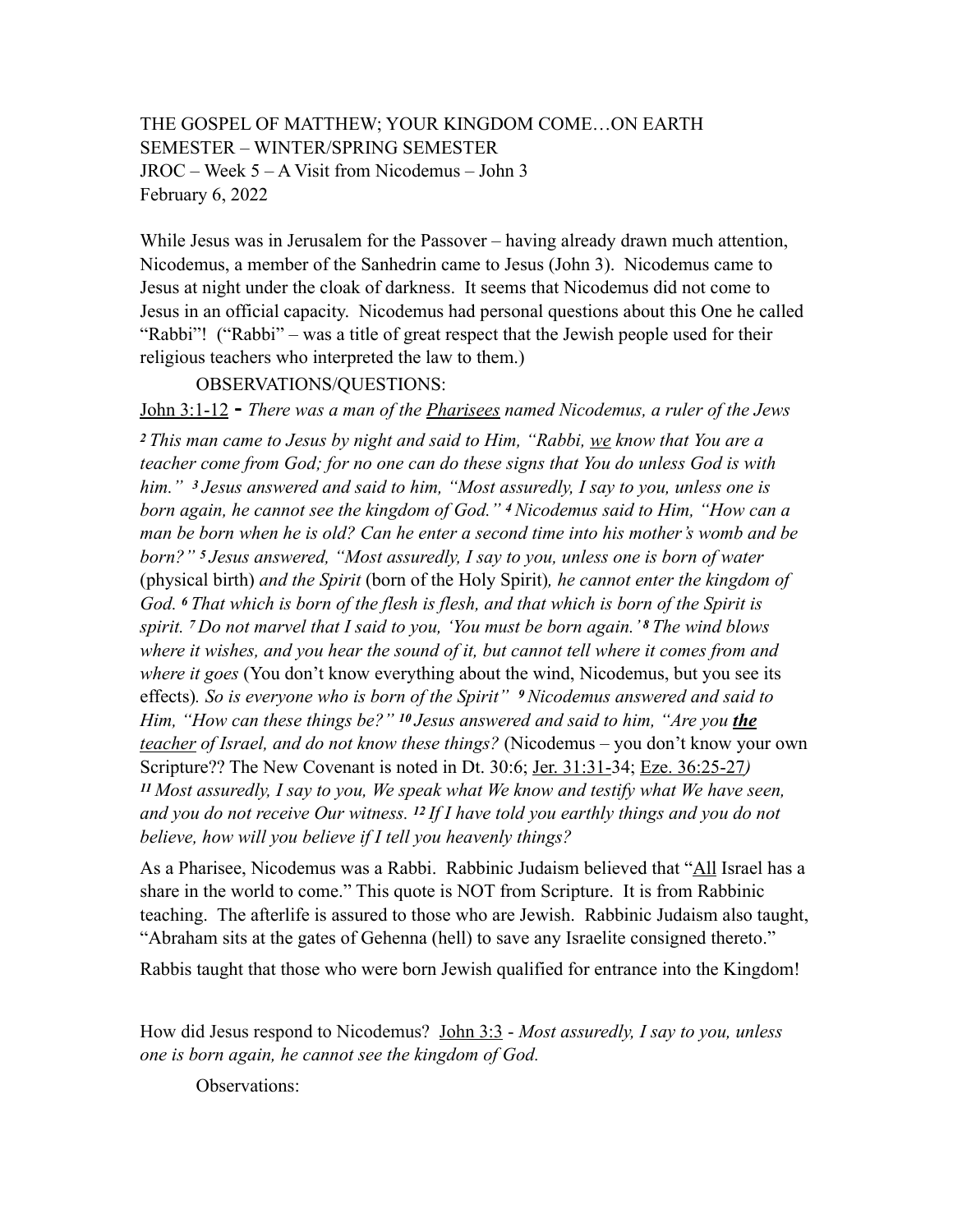Questions:

How did Nicodemus respond?

2

John 3:4 - *How can a man be born when he is old? Can he enter a second time into his mother's womb and be born?*

Observations<sup>.</sup>

Questions:

What was confusing to Nicodemus was how it was possible for a man to be born again when he had reached the age of a senior citizen. Nicodemus seemed to understand something about being born again. He understood phases of physical rebirth during the cycle of life. He was confused; how was being born again possible, as Nicodemus understood it, when he, Nicodemus, was old.

In Rabbinic Judaism there were six different ways of being born again.

- When a Jewish boy became of age
- When a man married
- When a man became a Rabbi
- When a man became the head of a Rabbinical school.

According to Rabbinical Judaism, in Nicodemus' status, he was born again according to his human achievements. Jesus told Nicodemus that being born physically as a Jewish person was NOT going to give him entrance into the Kingdom of God. One must be born physically (by water) and spiritually (by the Spirit).

Jesus then told Nicodemus…

John 3:13-15 - *No one has ascended to heaven but He who came down from heaven, that is, the Son of Man who is in heaven. 14 And as Moses lifted up the serpent in the wilderness, even so must the Son of Man be lifted up, 15 that whoever believes in Him*